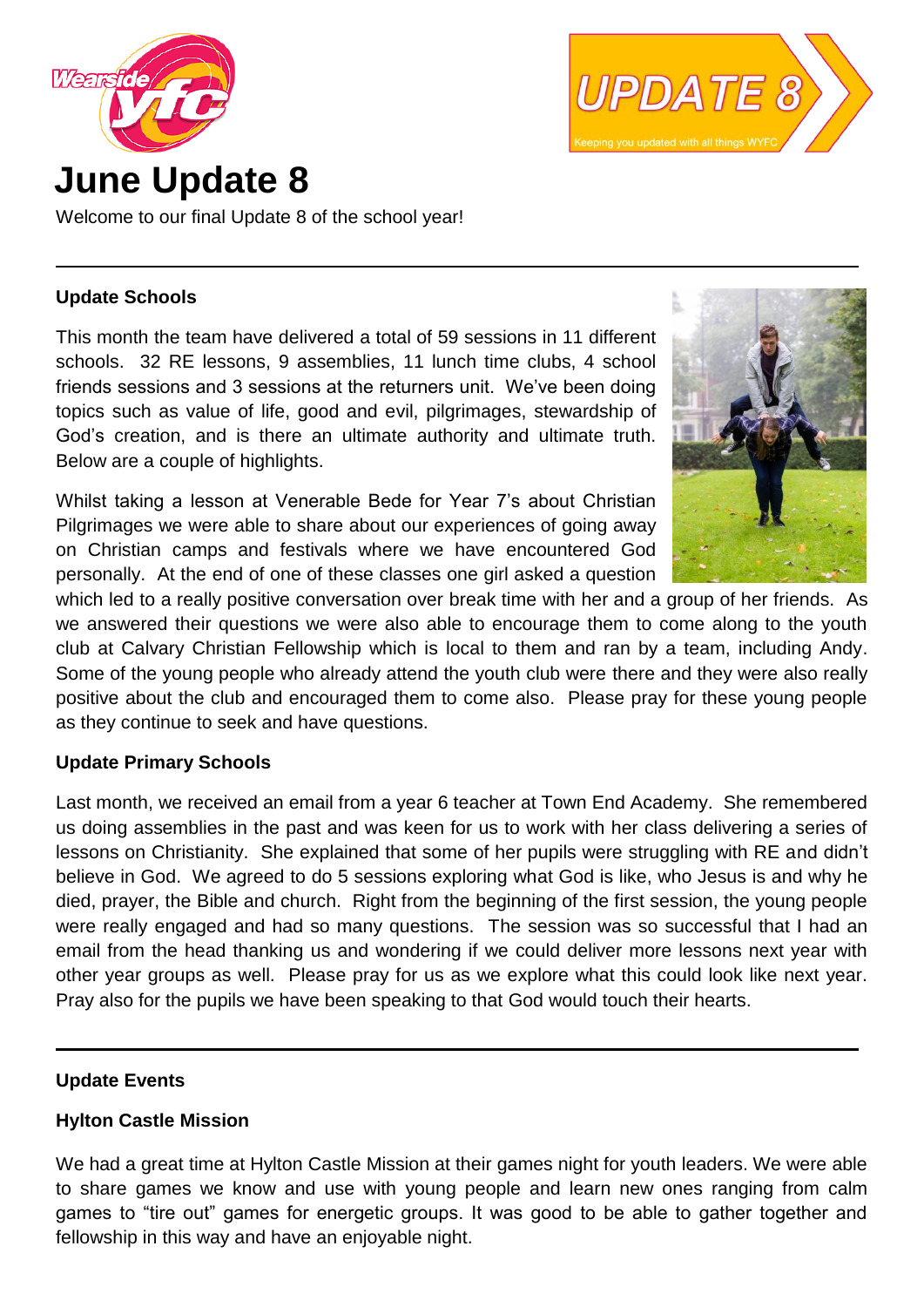### **Revolution**

Come join us at the next Revolution at Hylton Castle Mission on 30<sup>th</sup> June. We will be looking at "Bodybuilding for the Soul" for the final time, exploring how to keep going. Join us for a fun night full of games, music, and a message on the theme. Doors open at 7:00pm for a 7:30pm start. We would love to see you there!!



 **.**

#### **Kairos**



Kairos is a Christian youth camp happening in Thirsk every August bank holiday weekend, this year between Friday 25th to Monday 28th of August 2017. It is aimed at Christian Young people aged 11- 18′s to come as a youth group. For more information on this brilliant

weekend away, please see [http://www.kairoscamp.org.uk.](http://www.kairoscamp.org.uk/)

#### **Update Gap Year**

#### **Josh**

A highlight for me has been the consistent link with students of Thornhill school. Seeing them and building relationships over the year has been really nice. Recently we had the football cage at the school which brought students of all ages and backgrounds together. This was really encouraging to see.



Personally delivering sketches in lessons such as our gospel sketch is really great and I get a lot out of preparing and delivering the word of God to young people.

#### **Lauren**

I have had an amazing year at Wearside Youth for Christ and I can't quite believe that my time here will be over soon. My favourite part of working at Wearside Youth for Christ is that I've been able to build relationships with some of the young people we see every week. For example, one of the girls from Thornhill who comes along to the lunch club on a Monday always comes over to us on a Tuesday when we're on the yard as School Friends to have a chat, even if she just complains about the weather for most of lunch. Also, one of the lads who comes to the Rock Solid club at my church (Elim Sunderland), will always say hi when he sees me and usually wants to have a conversation. His default conversation starter is to ask about Rock Solid and we usually talk a little about his rugby which he loves. These interactions don't seem like much on the surface, but regular and familiar faces young people trust appearing in their school, which can be a really tough place at times, can completely transform a young person's day or week. And through these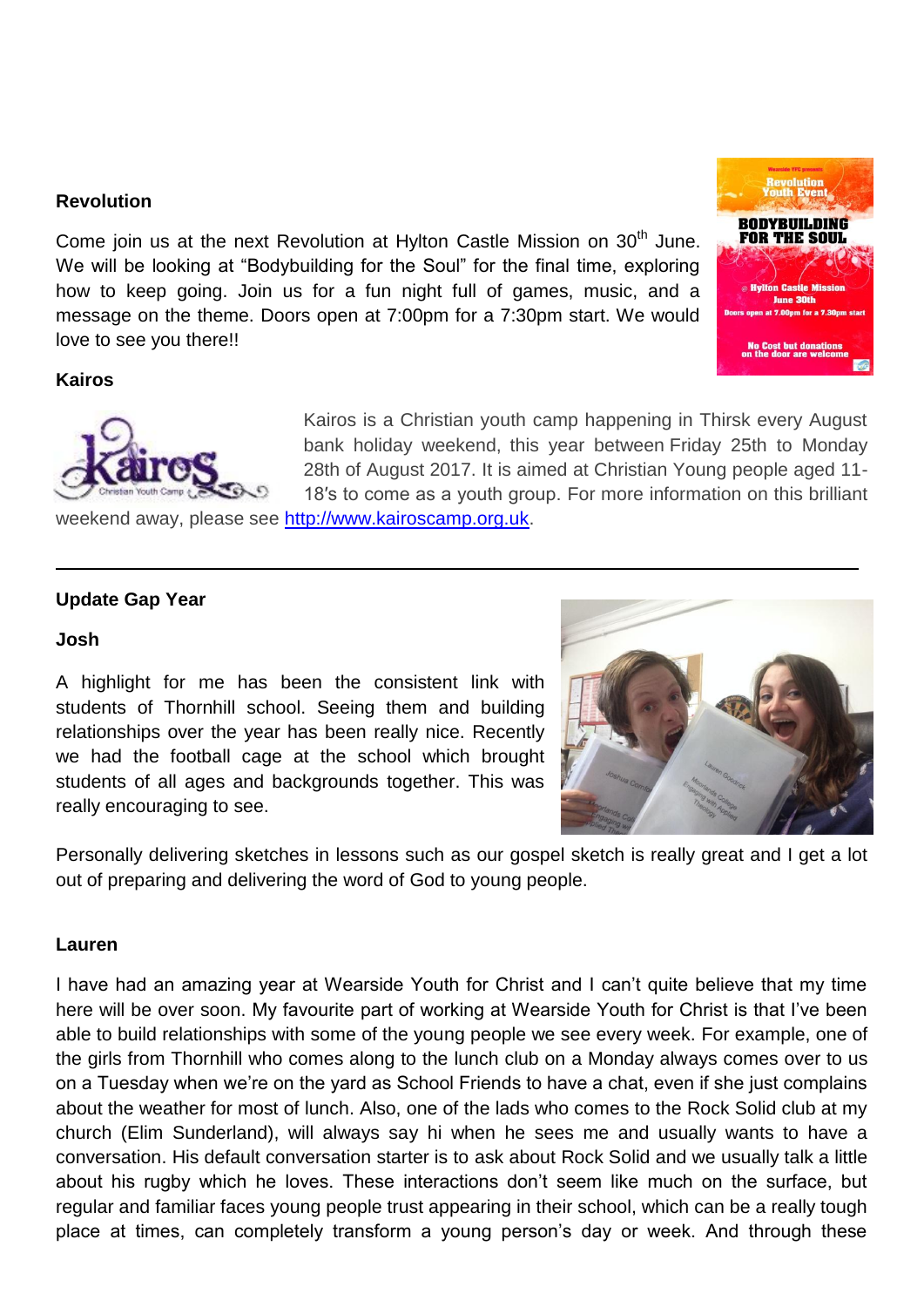interactions we can show Jesus' love to them and be there when opportunities arise to tell them about how Jesus loves them.

I'd also like to quickly thank everyone who has been a part of my gap year and have made it such an amazing time (I hope you know who you are).

### **Resource Blog**

We have now launched our new resource page! This is to resource youth leaders with games and activities for different types of groups. You will be able to find the rules and some demonstrations of the games. We plan to update this regularly with new games so keep checking at [www.wearsideyfc.co.uk/blog.](http://www.wearsideyfc.co.uk/blog) If you have any of your own game ideas that you would like us to share, please email us at [wearsideyfc@gmail.com](mailto:wearsideyfc@gmail.com).



 **.**

 **.**

 **.**

#### **Update Prayer**

Please remember to sign up to our "Pray for a School". For this, all we ask is you pray for one of the schools we work in and we will give you information about the school you have picked to help you pray more directly into the school's needs. You may want to pick the school local to you, your church, or where you may know some of the students e.g. through family. Sign up on the homepage at [www.wearsideyfc.co.uk](http://www.wearsideyfc.co.uk/)

Check out our new video about prayer within Wearside Youth for Christ at [https://www.youtube.com/watch?v=DSTBhFABaG4.](https://www.youtube.com/watch?v=DSTBhFABaG4)

#### **Last Minute Update**

As always, please encourage others to like our Facebook page at [www.facebook.com/yfcwearside,](http://www.facebook.com/yfcwearside) check our website for updates, and subscribe to Update 8 and our "pray for a school" at [www.wearsideyfc.co.uk.](http://www.wearsideyfc.co.uk/) We have been told that people want to hear more from us which is one of the many reasons why we have started communicating more, but it's useless unless we have you helping us by telling people what we are doing.

We would love it if local church leaders would show our short promo video during a service so more people can hear about the work that we are doing at Wearside Youth for Christ. You can watch the video either on our website at [www.wearsideyfc.co.uk/videos,](http://www.wearsideyfc.co.uk/videos) or on YouTube at [www.YouTube/92VRVxYhkdl.](http://www.youtube/92VRVxYhkdl) We have also shared it on Facebook so you can find the link there too.